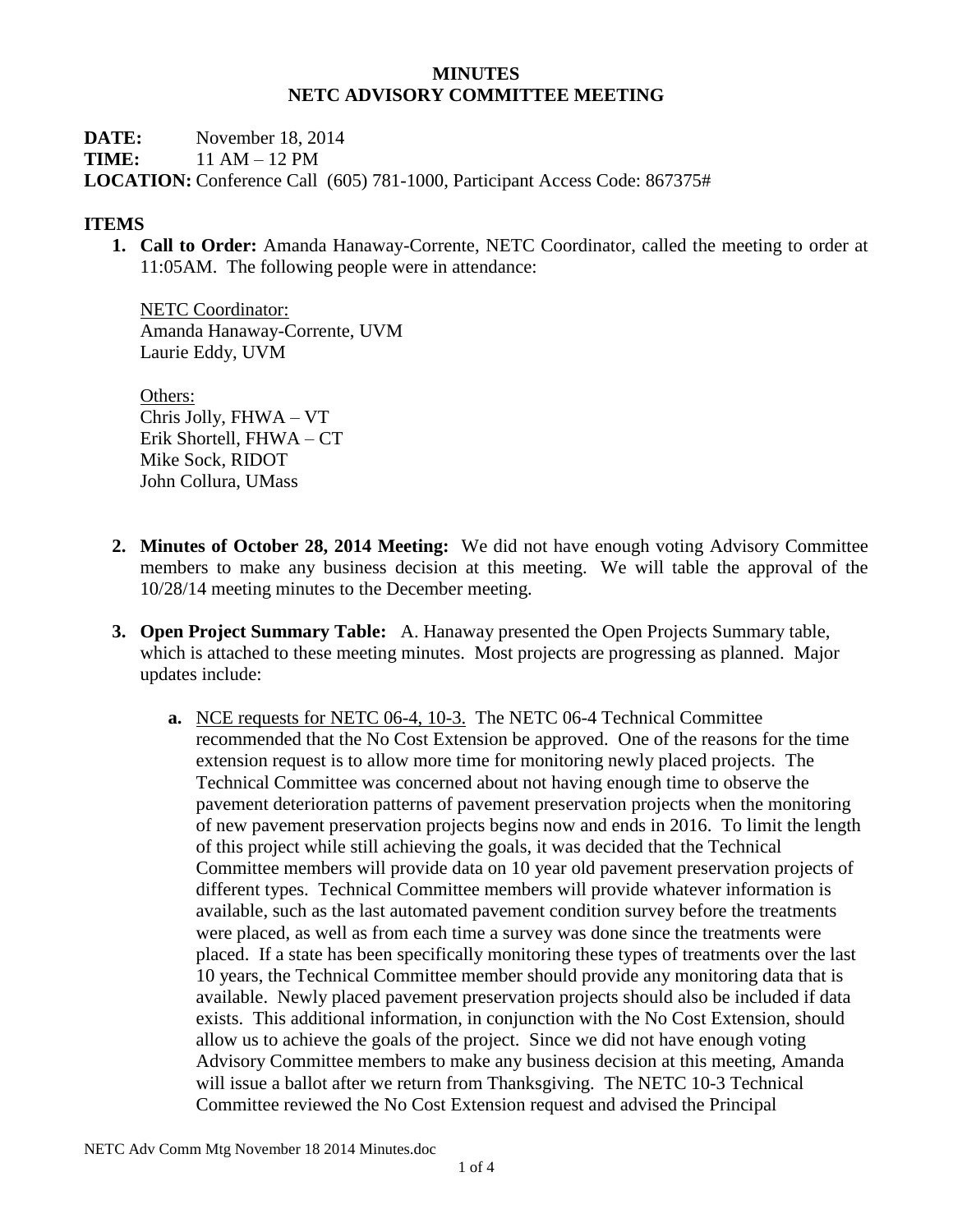Investigator to hold off on the request for now. The project delay is attributed to a delay in the delivery of the test mixes from the plants. The Technical Committee recommended that we wait until the test mixes are delivered because at that point we will have a better understand of how much time is needed to complete the project.

- **b.** NCE requests for NETC 13-1, 13-2. This item has been carried forward from previous meetings. Both of these projects will require a NCE once we have the extension processed for the NETC Coordinator's contract, which is currently set to end on 4/1/16. The NETC 13-1 and 13-2 proposals listed project end dates beyond 4/1/16, but cannot be processes as such until the Coordinator's contract is extended. It might take a little while for VTrans to process the NCE, so we are tracking this task on monthly meetings.
- **c.** NETC 14-3, Recommendation from the Technical Committee. Amanda reported that the The Technical Committee for NETC 14-3 recommends that the project be cancelled in leui of NCHRP12-100 "Guidelines for Maintenance and Repair of Small Movement Bridge Expansion Joints", which covers the same topic. It may be necessary in the future to develop an NETC project that, for example, compiles the results of the NCHRP12-100 project into a user-friendly guideline that is specific to New England. We recommend revisiting this discussion after the results of NCHRP12-100 are published. Since we did not have enough voting Advisory Committee members to make any business decision at this meeting, Amanda will issue a ballot after we return from Thanksgiving.
- **d.** NETC 14-4, Scope of Work document for review and approval. The Technical Committee drafted the Scope of Work document and it is ready for Advisory Committee review and approval. Since we did not have enough voting Advisory Committee members to make any business decision at this meeting, Amanda will issue a ballot after we return from Thanksgiving.

**Action Item:** Amanda to issue ballots for NETC 06-4 No Cost Extension, NETC 14-3 Project Cancellation, and NETC 14-4 Scope of Work.

**4. Peer Review of Dr. Azari's research:** Amanda reported that 10+ people joined the conference call to discuss questions for Peer Review of Dr. Azari's iRLPD procedures. The meeting notes were summarized and sent to the Advisory Committee for final approval. The notes include the list of questions and recommendations for who the reviewers should be. Amanda will forward the notes to the Advisory Committee one more time and request final approval.

**Action Item:** Amanda to send the meeting notes for Dr. Azari's research to the Advisory Committee one last time for final approval.

**5. New Coordinator RFP:** Amanda reported that the last time she heard an update, the Advisory Committee were reviewing a revised draft of the previous RFP package. Jim and Bill were not on the call to provide an update, but Amanda will follow-up with them via email.

**Action Item:** Amanda to follow up with Jim and Bill for an update on the NETC Coordinator's RFP.

- **6. Fund Balance and Transfers:** The NETC Coordinator reminded states to make FY14 commitments and to transfer the SPR-3(089) funds.
	- **a.** Transfers for FY14 have been received from: CT, MA, RI, VT
	- **b.** Transfers from SPR-3(089) have been received from: CT, MA, VT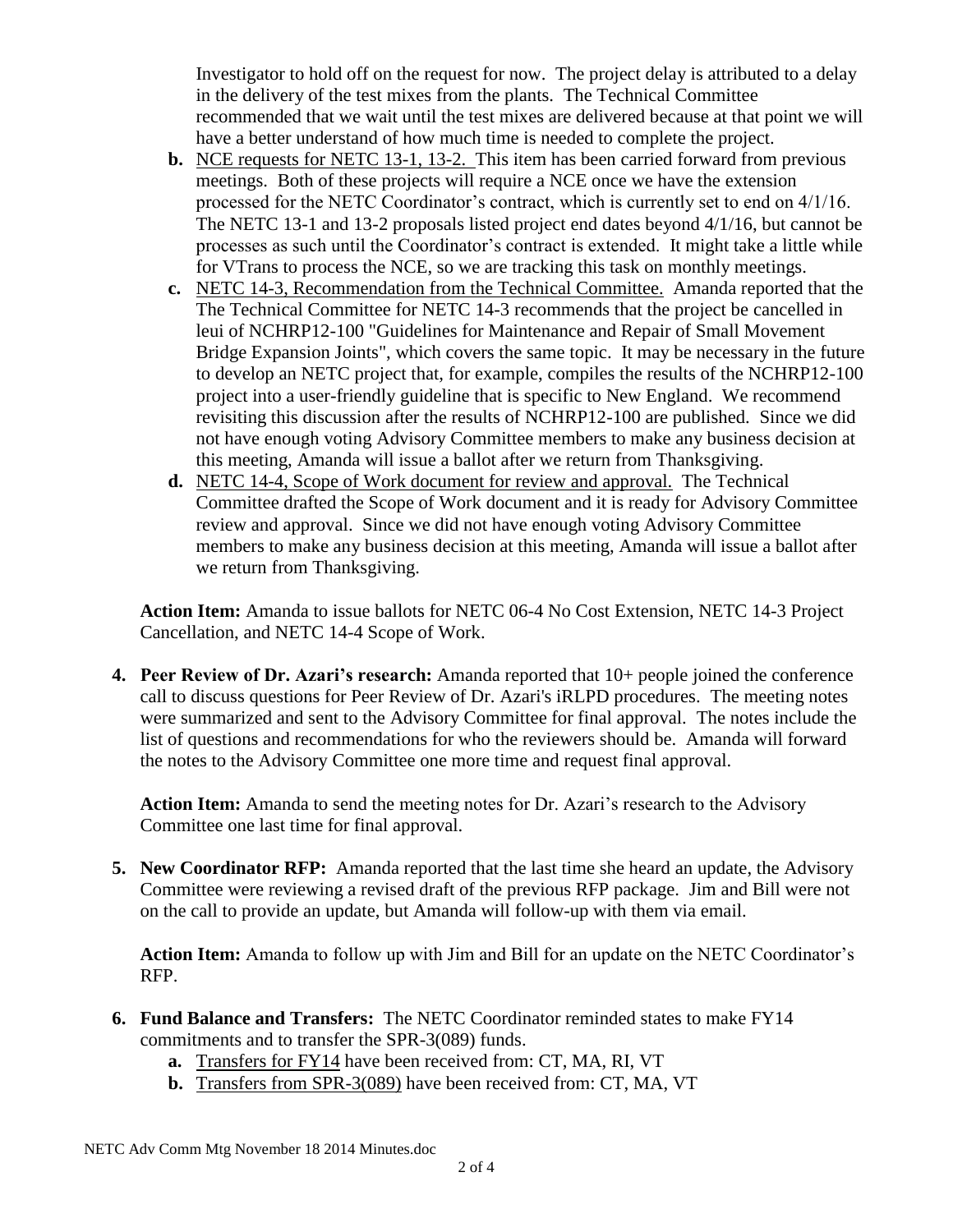- **c.** Transfers can now be processed: ME, NH, and RI contributions and transfers needed. There was a time between August and October that Transfers were not processed, but this service is now available again.
- **d.** Carry balance forward to 2015 or approve more projects in 2014? Amanda reviewed the three notes above, but this question was tabled until a future meeting. We are waiting until all the funds from the previous Pooled Fund accounts are transferred.

## **7. General Updates and Reminders**:

- **a.** Update on Action Items Amanda just reminded everyone that a summary spreadsheet of archived action items is attached with every meeting agenda email.
- **b.** Update on close out of TPF-5(201). Erik Shortell was on the call and provided the update that the account is finally reconciled. Erik is planning to meet with Eloise and Jim Fallon one last time before the close out is complete.
- **c.** Reminder to send Amanda any implementation of NETC research. This is a general reminder that Amanda tracks all the implementation success stories from all NETC projects.
- **d.** Did everyone meet with Policy Committee members using Memo and Ballot? VT and MA are still working on this, but the group was comfortable moving forward with a quorum (RI, ME, NH, CT).

**Action Item:** Erik Shortell to meet with Eloise and Jim Fallon one last time before the close out is complete.

#### **8. Other (if time permits):**

- **a.** No Cost Extension for NETC Coordinator's contract. See section 3 above for more information. It might take a little while for VTrans to process the NCE, so we are tracking this task on monthly meetings.
- **b.** New NETC Logo (better resolution). The UVM TRC Outreach Professional asked if we could use a better resolution logo for outreach. Mike Sock asked if the new logo was in a vector format, and Amanda replied "yes". The vector format allows for the logo to be printed at a large scale, like for a banner. Further discussion planned for the next meeting.
- **c.** RFP for 14-4. John Collura asked how long the RFP is open, which is usually 6 weeks. He recommended that the proposals be due the first week of February to account for the holiday break schedule.

# **9. Adjourn:** Next Meeting – December  $16^{th}$ , 2014